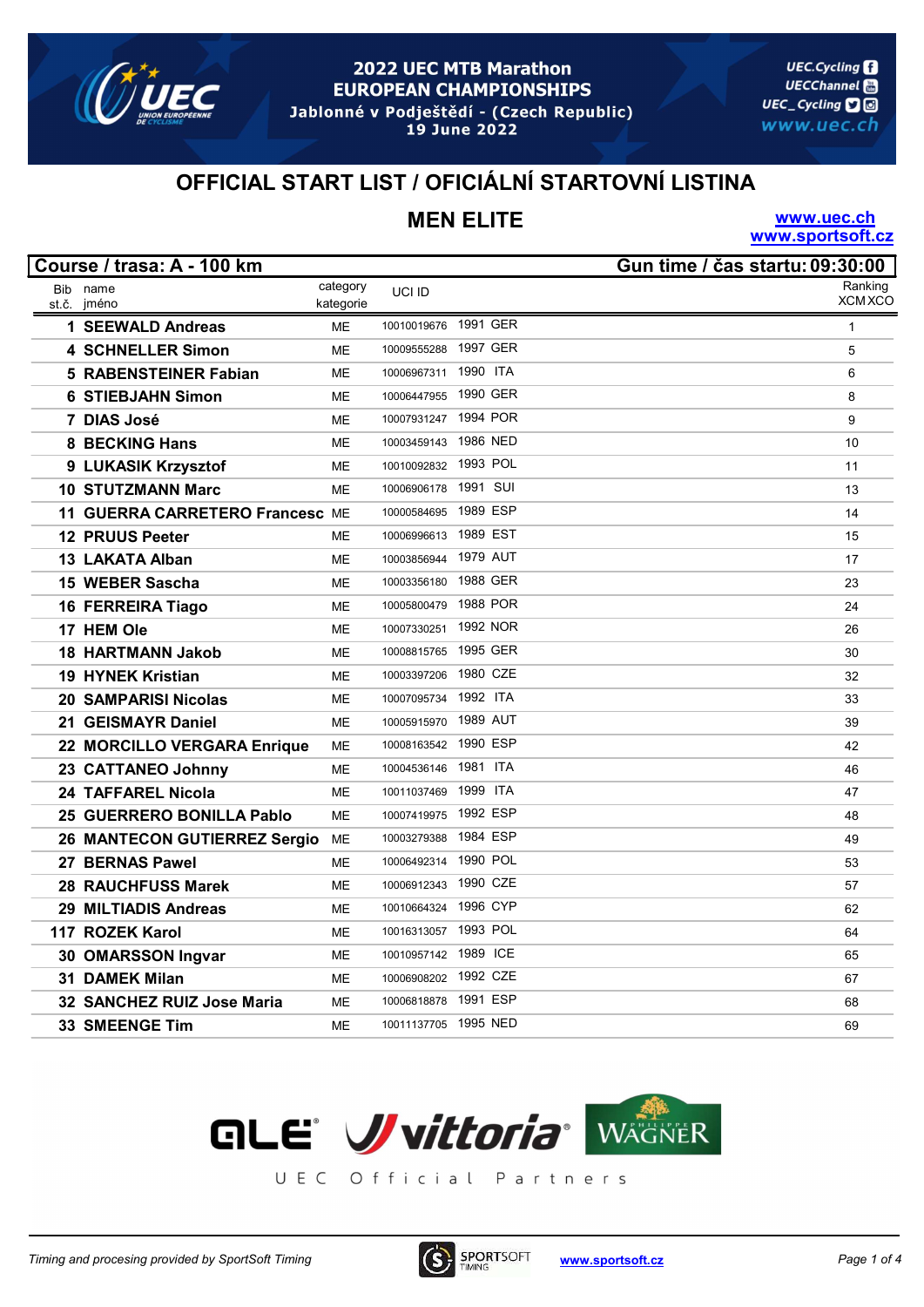

19 June 2022

**UEC.Cycling UECChannel** UEC\_Cycling **口**回 www.uec.ch

### OFFICIAL START LIST / OFICIÁLNÍ STARTOVNÍ LISTINA

# MEN ELITE

www.uec.ch www.sportsoft.cz

|       | Course / trasa: A - 100 km    |           |                      |          | Gun time / čas startu: 09:30:00 |
|-------|-------------------------------|-----------|----------------------|----------|---------------------------------|
|       | Bib name                      | category  | UCI ID               |          | Ranking                         |
| st.č. | jméno                         | kategorie |                      |          | <b>XCM XCO</b>                  |
|       | 34 GLANZ Michal               | <b>ME</b> | 10058802087          | 1996 POL | 70                              |
|       | <b>35 BOU MARTIN Roberto</b>  | <b>ME</b> | 10009923787          | 1993 ESP | 71                              |
|       | 36 ADEL Filip                 | <b>ME</b> | 10005618708          | 1990 CZE | 74                              |
| 37    | <b>HÄUSER Paul</b>            | <b>ME</b> | 10036189973          | 1998 GER | 84                              |
|       | <b>38 MUIZNIEKS Oskars</b>    | <b>ME</b> | 10009662901          | 1989 LAT | 90                              |
|       | 39 CHIARINI Riccardo          | <b>ME</b> | 10002711839          | 1984 ITA | 91                              |
|       | 40 VIŠŇOVSKÝ Tomáš            | <b>ME</b> | 10008821526 1993 SVK |          | 96                              |
|       | 41 VALDRIGHI Stefano          | <b>ME</b> | 10007719059          | 1994 ITA | 101                             |
|       | <b>42 STADLER Alexander</b>   | <b>ME</b> | 10035146821          | 1996 AUT | 102                             |
|       | 43 ULMAN Matouš               | <b>ME</b> | 10005872423 1984 CZE |          | 104                             |
|       | 44 VAKOČ Petr                 | <b>ME</b> | 10007522534          | 1992 CZE | 108                             |
|       | 45 BILLI Jacopo               | <b>ME</b> | 10008131412 1994 ITA |          | 112                             |
|       | <b>46 HEIDENREICH Lennard</b> | <b>ME</b> | 10014737415 1995 GER |          | 116                             |
|       | <b>47 FRANCISCO Filipe</b>    | <b>ME</b> | 10015639515          | 1998 POR | 123                             |
|       | <b>48 RANKER Niclas</b>       | <b>ME</b> | 10016246571 1996 GER |          | 131                             |
|       | <b>49 KIENINGER Caleb</b>     | <b>ME</b> | 10080283850          | 1993 GER | 135                             |
|       | 50 JOBÁNEK Jan                | <b>ME</b> | 10002995563          | 1983 CZE | 136                             |
|       | 51 KULHAVÝ Jaroslav           | <b>ME</b> | 10002782365          | 1985 CZE | 138                             |
|       | <b>52 FAILLI Francesco</b>    | <b>ME</b> | 10002489749          | 1983 ITA | 140                             |
|       | 54 STROŽ Jan                  | ME        | 10006569510          | 1989 CZE | 144                             |
|       | 55 SOUTH Casey                | <b>ME</b> | 10009548521          | 1997 SUI | 162                             |
|       | <b>56 PALUTA Michal</b>       | <b>ME</b> | 10007946506          | 1995 POL | 164                             |
|       | <b>58 VERA RAMOS Nelson</b>   | <b>ME</b> | 10050311961          | 1991 ESP | 196                             |
|       | 59 CASAGRANDE Francesco       | ME        | 10000836406 1970 ITA |          | 208                             |
|       | <b>60 KAUFMANN Lukas</b>      | <b>ME</b> | 10008596911          | 1994 AUT | 209                             |
|       | <b>61 VALERIO Domenico</b>    | <b>ME</b> | 10012390621          | 1991 ITA | 244                             |
|       | <b>62 SANCHO Bruno</b>        | <b>ME</b> | 10002922916          | 1985 POR | 250                             |
|       | <b>63 MANIKAS Domas</b>       | <b>ME</b> | 10007946809          | 1991 LTU | 250                             |
|       | <b>64 KOZAK Mariusz</b>       | <b>ME</b> | 10007849102 1992 POL |          | 277                             |
|       | <b>66 STARKER Sascha</b>      | <b>ME</b> | 10009774550          | 1989 GER | 322                             |
|       | <b>67 SCHUHMANN Jens</b>      | ME        | 10072568714          | 1990 GER | 330                             |



UEC Official Partners

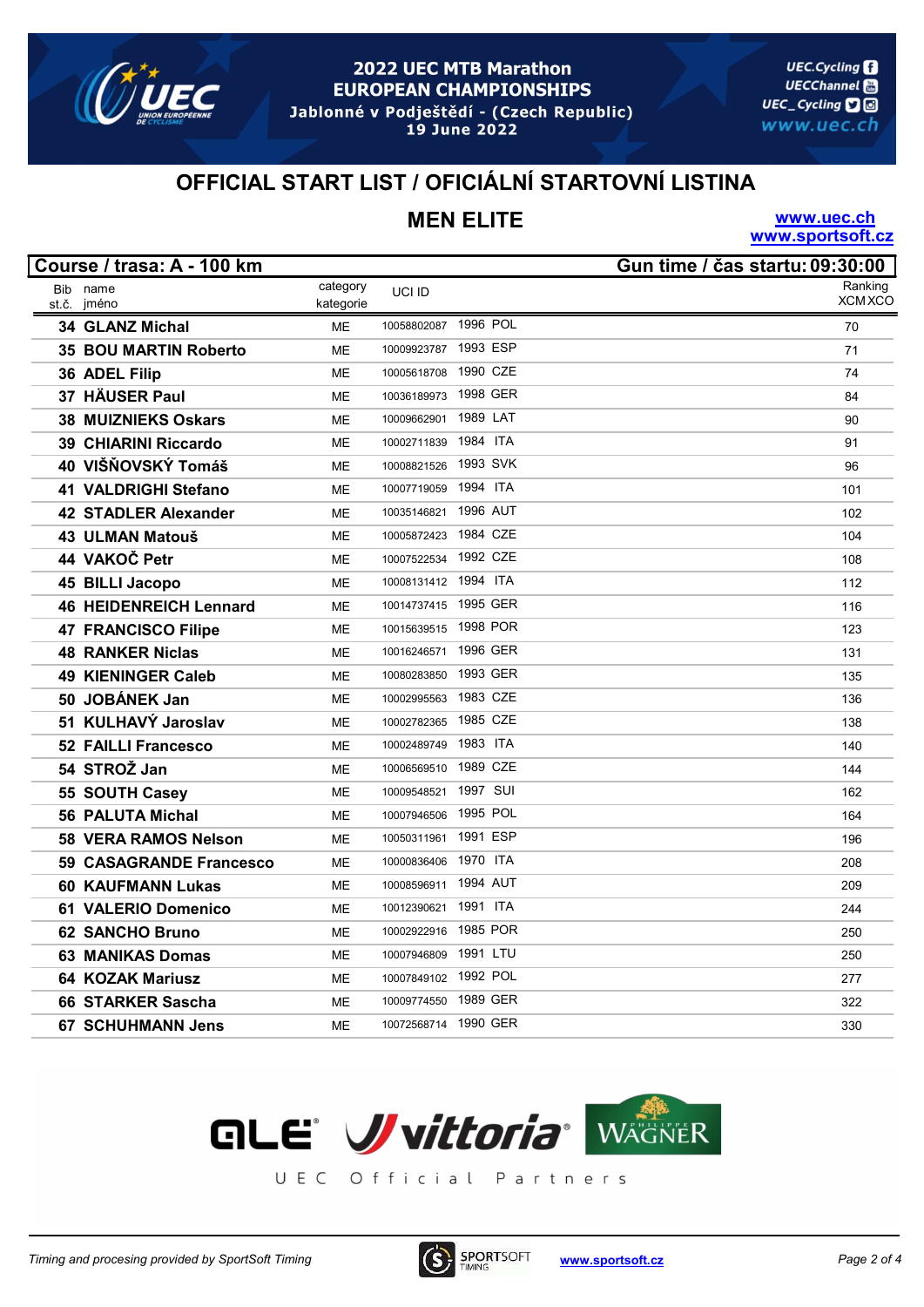

19 June 2022

**UEC.Cycling UECChannel** UEC\_Cycling **口**回 www.uec.ch

### OFFICIAL START LIST / OFICIÁLNÍ STARTOVNÍ LISTINA

# MEN ELITE

www.uec.ch www.sportsoft.cz

|       | Course / trasa: A - 100 km    |           |                      |          | Gun time / čas startu: 09:30:00 |
|-------|-------------------------------|-----------|----------------------|----------|---------------------------------|
|       | Bib name                      | category  | UCI ID               |          | Ranking                         |
| st.č. | jméno                         | kategorie |                      |          | <b>XCM XCO</b>                  |
|       | <b>68 TERMENS NADAL Josep</b> | <b>ME</b> | 10023474889          | 1993 ESP | 333                             |
|       | 69 DUCA George-Bogdan         | <b>ME</b> | 10010776074          | 1991 CZE | 334                             |
|       | 70 HERROD Seb                 | ME        | 10018089066          | 1988 GBR | 337                             |
|       | 71 BUBÍLEK Michal             | <b>ME</b> | 10003508047          | 1986 CZE | 340                             |
|       | 72 BARTŮNĚK Marek             | <b>ME</b> | 10014825927          | 1998 CZE | 365                             |
|       | <b>73 SPIEGEL Til</b>         | <b>ME</b> | 10016274358          | 1995 GER | 366                             |
|       | <b>74 MATTELIN Erik</b>       | ME        | 10022394048          | 1986 SWE | 370                             |
|       | 75 OSTASZEWSKI Karol          | ME        | 10015773392 1998 POL |          | 393                             |
|       | 76 ROSA Massimo               | <b>ME</b> | 10008131513          | 1995 ITA | 399                             |
|       | 77 WARDELL Robert             | <b>ME</b> | 10004298595          | 1985 GBR | 402                             |
|       | <b>78 TARVIS Peeter</b>       | <b>ME</b> | 10008724526 1993 EST |          | 411                             |
|       | 79 SKÁLA Jaromír              | <b>ME</b> | 10009839117 1998 CZE |          | 459                             |
|       | 128 JELÍNEK Josef             | ME        | 10009745652 1998 CZE |          | 470                             |
|       | <b>80 BUKSA Dominik</b>       | <b>ME</b> | 10006963166          | 1990 CZE | 535                             |
|       | 81 PASTUSHENKO Yan            | ME        | 10052599949          | 1996 UKR | 581                             |
|       | 82 BEHR Julien                | <b>ME</b> | 10014756512 1984 FRA |          | 587                             |
|       | 83 RYDVAL Filip               | <b>ME</b> | 10009918434 1996 CZE |          | 615                             |
|       | 84 ŠORF Pavel                 | <b>ME</b> | 10047348209          | 1999 CZE | 619                             |
|       | 85 COMINELLI Christian        | ME        | 10003323444 1988 ITA |          | 661                             |
|       | 86 HLŮŽEK Radim               | <b>ME</b> | 10095719176          | 1992 CZE | 712                             |
|       | 87 KAMPELMÜLLER Michael       | <b>ME</b> | 10059826449          | 1997 AUT | 785                             |
|       | 88 SÖLTER Marcus              | <b>ME</b> | 10058590307          | 1989 GER | 840                             |
|       | 89 NERADIL Vojtěch            | <b>ME</b> | 10047364575 2001 CZE |          | 864                             |
|       | 90 STRAKA Michal              | <b>ME</b> | 10006695105          | 1991 SVK | 864                             |
|       | 91 KOZÁK Matouš               | ME        | 10047425809          | 1998 CZE | 905                             |
|       | 92 KUNZE Valentin             | ME        | 10058589192          | 1995 GER | 921                             |
|       | 93 HNÍK Karel                 | <b>ME</b> | 10006120781          | 1991 CZE | 938                             |
|       | <b>94 SCHERMANN Peter</b>     | <b>ME</b> | 10048539992          | 1988 GER | 945                             |
|       | 95 LÁVIČKA Adam               | ME        | 10093321660 2002 CZE |          | 951                             |
|       | 106 MORÁVEK Tomáš             | ME        | 10049453614          | 1999 CZE | 796                             |
|       | 96 WERANI Luca                | ME        | 10035119943 2002 AUT |          |                                 |



UEC Official Partners